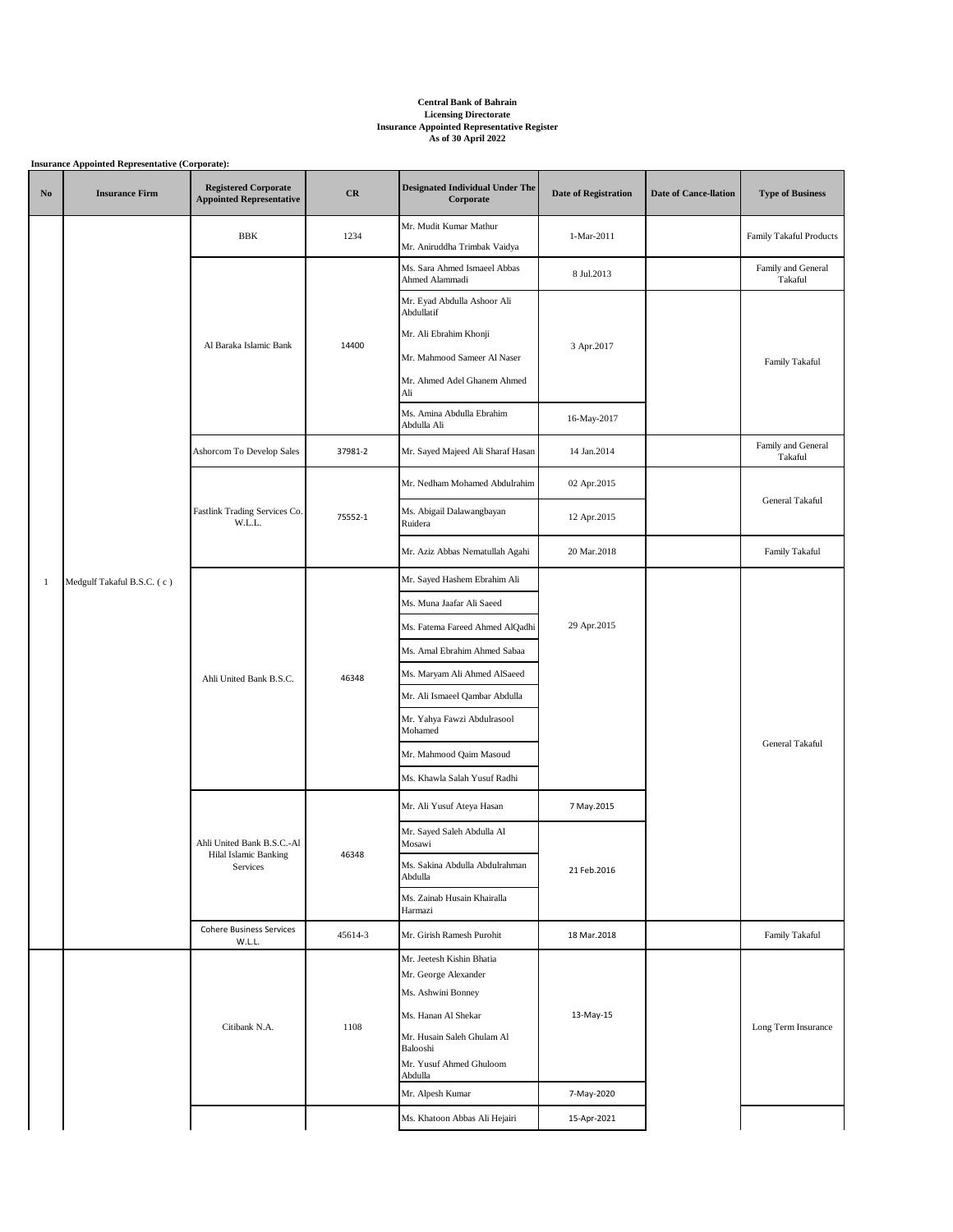|               |                                                          | HSBC Bank - Bahrain                           | 330    | Ms. Amal Ali Maki Ebrahim<br>Ms. Reema Farqad Ahmed AlShawi<br>Mr. Sayed Mohamed Taled<br>Mr. Zuhari Ali AlKhayyer<br>Mr. Mohamed Ebrahim AlBanna                                                                                                                                                                                                                                                                                                       | 24-May-2021<br>15-Mar-2022            | Long term Business  |
|---------------|----------------------------------------------------------|-----------------------------------------------|--------|---------------------------------------------------------------------------------------------------------------------------------------------------------------------------------------------------------------------------------------------------------------------------------------------------------------------------------------------------------------------------------------------------------------------------------------------------------|---------------------------------------|---------------------|
| $\sqrt{2}$    | Zurich International Life Limited                        | <b>Standard Chartered Bank</b>                | 280    | Mr. Anshu Mehrotra<br>Mr. Ashwin Kumar<br>Mr. Danish Jawed Siddiqui<br>Mr. Imran Shaikh<br>Mr. Mario Xavier Denis Nazareth<br>Mr. Preet Mohinder Singh<br>Mr. Salil Mahate<br>Mr. Sameer Avtar Dewan<br>Mr. Yuvraj Rakesh Kumar Anand<br>Ms. Zahida Ahmed<br>Mr. Jishu Thankachan<br>Mr. Ajay Chhabra<br>Mr. Ivo Alvares<br>Mr. Jojin George Mathew<br>Mr. Nizam Azeez Pasha<br>Mr. Radhakrishnan Balakrishnan<br>Mr. Raj Pal Singh                     | 12-Jun-2018<br>9 Sep. 2018            | Long Term Business  |
|               |                                                          |                                               |        | Mr. Majid Mir<br>Mr. Surajprakash Shivshankar<br>Dubey<br>Mr. Rakesh Lathika Raveendran<br>Pillai<br>Mr. Suhas Harnia                                                                                                                                                                                                                                                                                                                                   | 18 Jun. 2019<br>6-Dec-21<br>19-Apr-22 |                     |
|               |                                                          | <b>BBK NRI Business Unit</b>                  | 1234   | Mr.Mudit Mathur<br>Mr. Aniruddha Trimbak Vaidya                                                                                                                                                                                                                                                                                                                                                                                                         | 5-May-11                              |                     |
| $\mathfrak z$ | Life Insurance Corporation<br>(International) B.S.C. (c) | International Agencies Co.<br>Ltd. (Intercol) | 188-05 | Mr. Vijay Kumar Naik Vorkadi<br>Mr. Melepattu Karunakaran<br>Nambiar<br>Mr.Sabu Geevaraghese Oommen<br>Mr. Rajan Adukkathil Kizhakkethil<br>Mr. Satheesan Pallen Kannan Nair<br>Pallen<br>Mrs. Ainikkal George Jaya<br>Mr. Jocob koshy<br>Mr. Pulikkottil Lonappan Johnson<br>Mr. Gurdeep Singh Gill<br>Mr. Sudeepa Kumar Hegde<br>Mr. Rethinam Rajendran<br>Mr. Subash Aruthu Veettil<br>Mr. Joseph Valiaveedu Mathews<br>Mr. Aman Sukhbir Singh Nahar | 4 Jan. 2018<br>6 Nov. 2018            | Long Term Insurance |
|               |                                                          |                                               |        | Mr. Saransh Jain                                                                                                                                                                                                                                                                                                                                                                                                                                        |                                       |                     |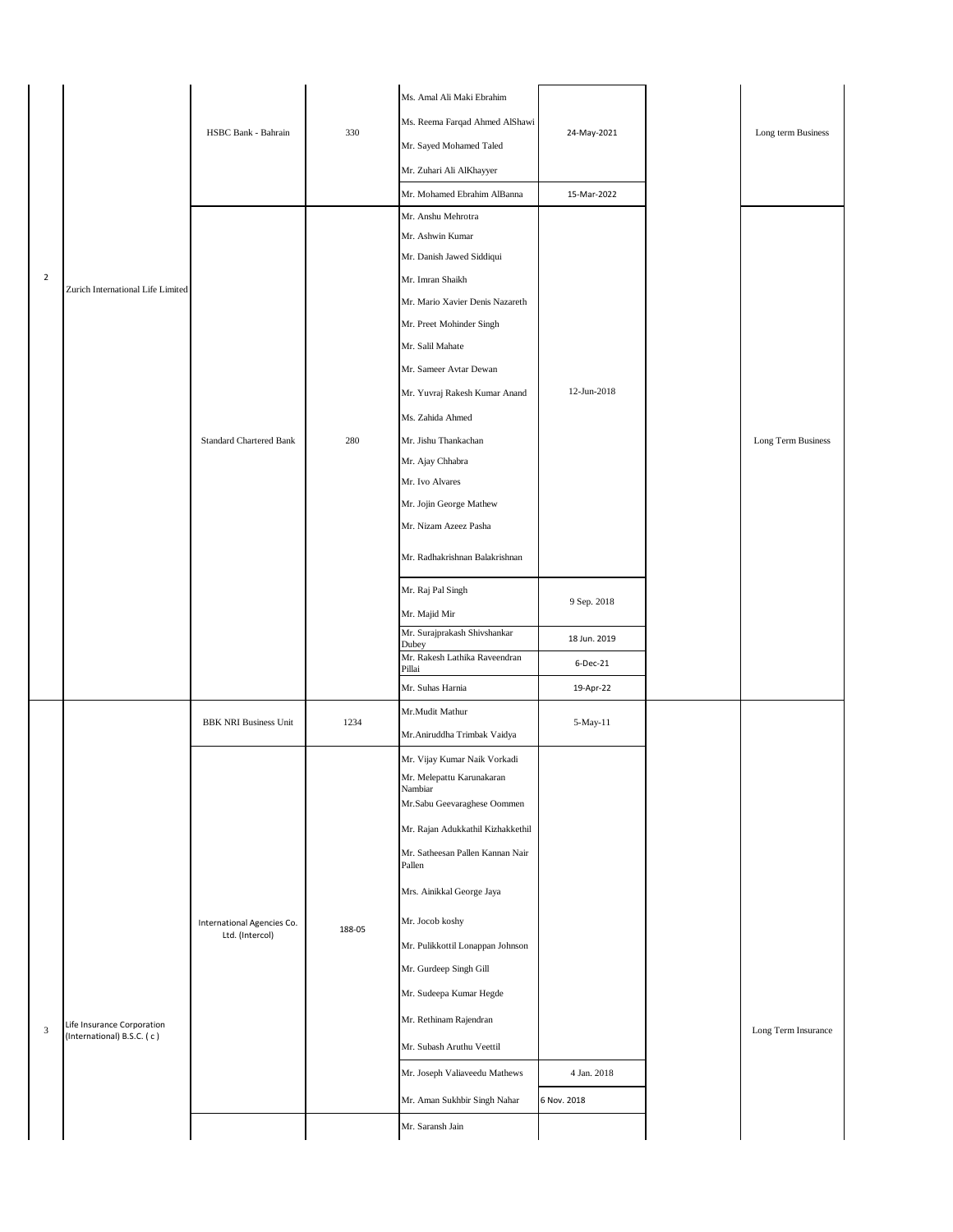|                |                                                                   | <b>ICICI Bank Limited</b>                                          | 53042            | Mr. Sagar Sabharwal<br>Mr. Varun Kumar<br>Ms. Namrata Hedge<br>Mr. Mohamed Shakeel<br>Ms. Gracy Alex Ampumkayam<br>Ms. Noorjhaa Mehboob Khawaja<br>Babu Khawaja H. Kasim<br>Mr. Mahesh Tahlani<br>Mr. Yogender Sundli<br>Mr. Abhishek Kumar Singh                                                                                                                                                                                                                                                                                                                                          | 25-Apr-17<br>12-Jul-17<br>30 Jul. 2018<br>13-Apr-21 |  |                     |
|----------------|-------------------------------------------------------------------|--------------------------------------------------------------------|------------------|--------------------------------------------------------------------------------------------------------------------------------------------------------------------------------------------------------------------------------------------------------------------------------------------------------------------------------------------------------------------------------------------------------------------------------------------------------------------------------------------------------------------------------------------------------------------------------------------|-----------------------------------------------------|--|---------------------|
| $\overline{4}$ | Takaful International Company                                     | Al Salam Bank-Bahrain<br>B.S.C.<br><b>Cohere Business Services</b> | 59308<br>45614-3 | Mr. Alaa Mohamed Isa Mohamed<br>Mr. Girish Ramesh Purohit                                                                                                                                                                                                                                                                                                                                                                                                                                                                                                                                  | $8-Jun-16$<br>8-Jun-17                              |  | General Takaful     |
|                |                                                                   | W.L.L.                                                             |                  | Mr.Mohamed Abdulrazak<br>Zainalabedin<br>Mr.Salman Mohamed Saffy                                                                                                                                                                                                                                                                                                                                                                                                                                                                                                                           | $15$ -Jan- $12$                                     |  |                     |
| $\overline{5}$ | Bahrain Kuwait Insurance<br>Company                               | <b>BBK</b>                                                         | 1234             | Mr. Kamal Husain Ahmed Al<br>Shehabi<br>Ms. Zainab Ebrahim Mohsen<br>Ebrahim Al Aali<br>Mr. Ahmed Anwar Saleh Ebrahim<br>Ali Al Ansari<br>Ms. Maryam Abdulrasool Fathalla<br>Hajeeh Ali<br>Ms. Nofa Mohamed Hamad Ahmed<br>Jasim Al Jowder<br>Ms. Eman Abbas Abdulla Hasan<br>Salman<br>Mr. Ali Juma Habib Ali Abdulla<br>Ms. Deena Jaafar Qasim Ashoor<br>Ms. Aisha Moosa Abdulla<br>Mohamed Al Moosa<br>Mr. Adel Nabeel Abdulla Mohamed<br>Abdulrahim<br>Ms. Eman Jaafar Sayed Jaffar<br>Mohamed<br>Mr. Ayman Ahmed Abdulrahman<br>Abdulmajeed<br>Ms. Zahra Abbas Ahmed Hasan<br>Aqaseer | 17 Jan.2013<br>11 Mar.2013                          |  | General Insurance   |
|                |                                                                   | Euro Motors Co.                                                    |                  | Mr. Imran Altaf                                                                                                                                                                                                                                                                                                                                                                                                                                                                                                                                                                            | 20-Apr-22                                           |  | Motor Insurance     |
| 6              | <b>Bahrain National Insurance</b><br>Company B.S.C. (c)(BNI)      | National Finance House<br>$B.S.C.$ (c) $(NFH)$                     | 58880            | Ms. Naheed Husain Najaf Ali                                                                                                                                                                                                                                                                                                                                                                                                                                                                                                                                                                | 26-Dec-12                                           |  | General Insurance   |
| $\tau$         | <b>Bahrain National Life Assurance</b><br>Company B.S.C. (c)(BNL) | National Finance House<br>$B.S.C.$ (c) $(NFH)$                     | 58880            | Ms. Naheed Husain Najaf Ali                                                                                                                                                                                                                                                                                                                                                                                                                                                                                                                                                                | 26-Dec-12                                           |  | Long Term Insurance |
|                |                                                                   | Fast Link Trading Services<br>(FASTLINK)                           | 75552            | Mr. Nedham Mohamed Ali                                                                                                                                                                                                                                                                                                                                                                                                                                                                                                                                                                     | 06 Jan.2013                                         |  |                     |
| $\,$ 8 $\,$    | Gulf Union Insurance &<br>Reinsurance Company B.S.C. (c)          | Majestic Car Centre                                                | 55200-1          | Mr. Satheesh Kumar Johnrose                                                                                                                                                                                                                                                                                                                                                                                                                                                                                                                                                                |                                                     |  | General Insurance   |
|                |                                                                   | JC Motor Services Co.<br>W.L.L.                                    | 125902-1         | Mr. Thomas Jain Abraham                                                                                                                                                                                                                                                                                                                                                                                                                                                                                                                                                                    | 25 Mar. 2019                                        |  |                     |
|                |                                                                   | AlAali Auto Showroom                                               | 34539-1          | Ms. Rica Chrystelle Reyes                                                                                                                                                                                                                                                                                                                                                                                                                                                                                                                                                                  |                                                     |  |                     |
|                |                                                                   |                                                                    |                  | Mr. Sayed Ali Hasan Baqer Al<br>Hashemi<br>Mr. Abdulmajeed Shaker A.Majeed<br>Hasan Al Derazi                                                                                                                                                                                                                                                                                                                                                                                                                                                                                              |                                                     |  |                     |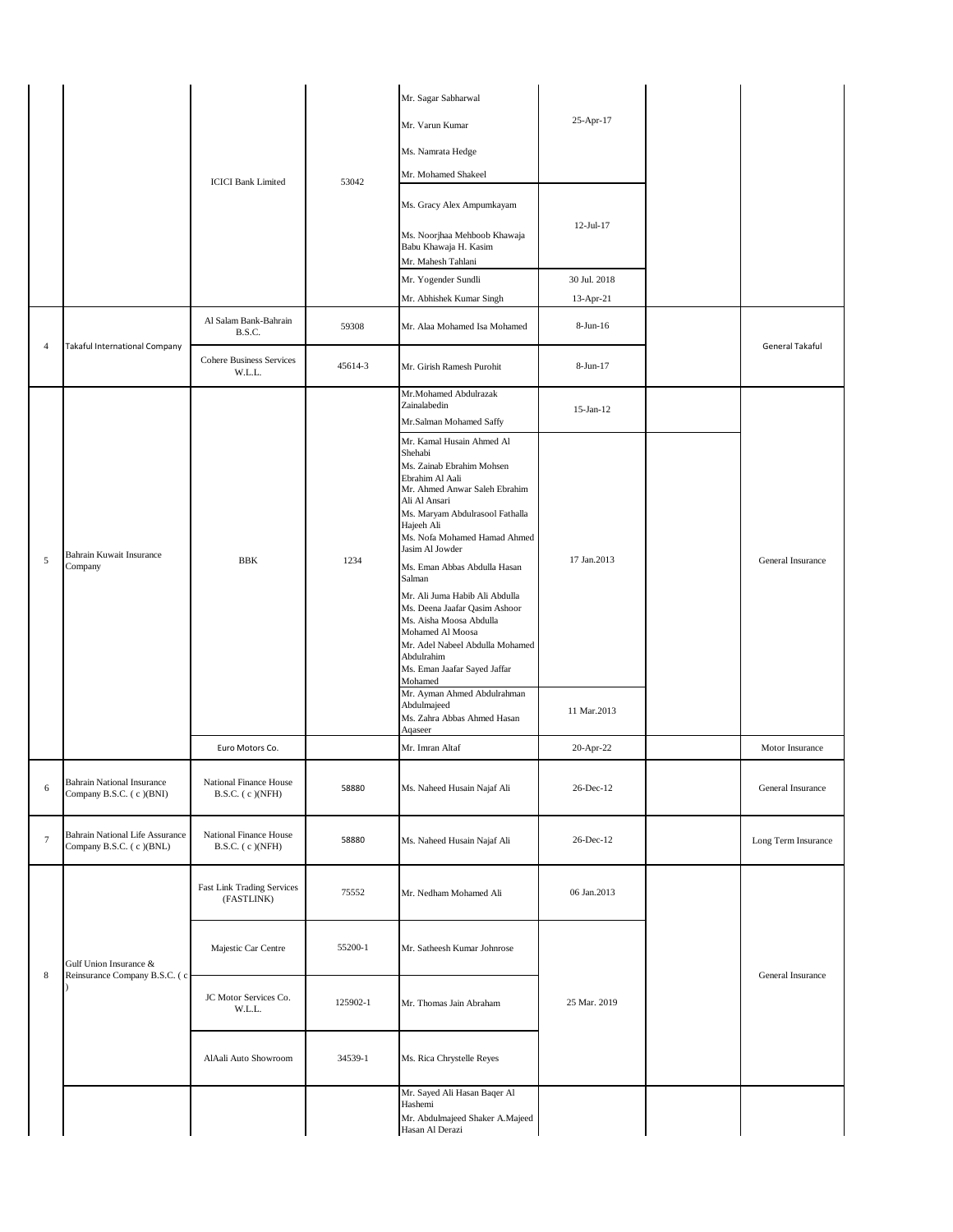| 9  | Alhilal Takaful B.S.C. (c)                                     | Ahli United Bank B.S.C.                     | 46348    | Mr.Ali Mahfoodh Mohamed Ali<br>Husain<br>Mr. Yunus Aziz Abdulla Ahmed<br>Abuidrees<br>Mr. Ahmed Hasan Ahmed Hasan<br>Ms. Reema Abdulmajeed Abdulla<br>Abdulrahman<br>Mr. Ebrahim Jaafaar Mohamed<br>Moosa<br>Mr. Yunes Ahmed Haji Abbas Jaffar<br>Ms. Zainab Sameer Ahmed Kadhem<br>Al Halwachi<br>Ms. Maryam Ali Ahmed Al Saeed | 16 Jun.2013<br>30-Oct-2014 | Family Takaful    |
|----|----------------------------------------------------------------|---------------------------------------------|----------|----------------------------------------------------------------------------------------------------------------------------------------------------------------------------------------------------------------------------------------------------------------------------------------------------------------------------------|----------------------------|-------------------|
|    |                                                                |                                             |          | Ms. Fatema Fareed Ahmed Yousif                                                                                                                                                                                                                                                                                                   |                            |                   |
|    | 10 Tazur Company B.S.C. (c)                                    | M/s. J Al Taweel Consulting<br>Co. (W.L.L.) | 117482-1 | Mr. Jameel Ali Abdulhasan Al-<br>Taweel                                                                                                                                                                                                                                                                                          | $3-Jan-19$                 | Family Takaful    |
| 11 | Saudi Arabian Insurance<br>Company B.S.C. (c)                  | STC B.S.C. (c)                              | 71117-1  | Mr. Mahmood Abbas Ali Isa Hasan                                                                                                                                                                                                                                                                                                  | 43846                      | General Insurance |
|    |                                                                |                                             |          | Ms. Aysha Moosa Abdulla<br>Mohamed AlMoosa                                                                                                                                                                                                                                                                                       |                            |                   |
|    |                                                                | <b>BBK</b>                                  | 1234     | Ms. Eman Jaafar Sayed Jaafar<br>Mohamed                                                                                                                                                                                                                                                                                          | 12 Jun. 2018               | General Insurance |
| 12 | Solidarity Bahrain B.S.C.                                      |                                             |          | Ms. Eman Abbas Abdulla Salman                                                                                                                                                                                                                                                                                                    |                            |                   |
|    |                                                                |                                             |          | Ms.Zainab Ebrahim Mohsen Al Aali                                                                                                                                                                                                                                                                                                 |                            |                   |
|    |                                                                | STC B.S.C. $(c)$                            | 71117-1  | Mr. Mahmood Abbas Ali Isa Hasan                                                                                                                                                                                                                                                                                                  | 28-Mar-21                  | General Takaful   |
| 13 | Al Hilal Life B.S.C. (c)                                       | <b>Cohere Business Services</b><br>W.L.L.   | 45614-3  | Mr. Girish Ramesh Purohit                                                                                                                                                                                                                                                                                                        | 26 Nov. 2018               | Life Insurance    |
| 14 | The New India Assurance<br>Company Limited - Bahrain<br>Branch | <b>ICICI Bank Limited</b>                   | 53042    | Mr. Sagar Sabharwal                                                                                                                                                                                                                                                                                                              | 11 May. 2021               | General Insurance |
| 15 | Royal & Sund Alliance Insurance<br>(Middle East) B.S.C. (c)    | <b>Cohere Business Services</b><br>W.L.L    | 45614    | Mr. Girish Ramesh Purohit                                                                                                                                                                                                                                                                                                        | 44441                      | General Insurance |

**Insurance Appointed Representative (Individuals):** 

| No.            | <b>Insurance Firm</b>                        | <b>Registered Appointed</b><br>Representative                                          | <b>Date of Registration</b> | <b>Date of Cancellation</b> | <b>Type of Business</b>  |
|----------------|----------------------------------------------|----------------------------------------------------------------------------------------|-----------------------------|-----------------------------|--------------------------|
|                |                                              | Mr. Jameel Ali Abdulhasan<br><b>Ahmed Altaweel</b>                                     | 23 Oct.2016                 |                             | <b>General Takaful</b>   |
| 1              | T'azur Company B.S.C. (c)                    | Mr. Sayed Abbas Mahfoodh                                                               | 15 Oct. 2018                |                             | General Takaful          |
|                |                                              | Mr. Sayed Hasan Ali Salman<br>Sharaf                                                   | 15 Apr. 2021                |                             | General & Family Takaful |
|                |                                              | Mr.Nader Jassim Al Nasheet                                                             |                             |                             |                          |
|                |                                              | Mr.Ghulam Sarwar Romani<br>Mr.Shaju K. Lazar<br>Ms.Hana Ali Al Shaikh                  | 07 Sep.2011                 |                             |                          |
|                |                                              | Mr.AbdulShaheed Ali Ahmed<br>Mr.Fadhel Ahmed Salman<br>Mr.Rakesh Lathika<br>Raveendran | 25 Sep.2011                 |                             |                          |
|                |                                              | Ms. Anita Pachlangia                                                                   | 13 Dec. 2011                |                             |                          |
| $\overline{2}$ | American Life Insurance<br>Company (MetLife) | Mr. Abdulkarim Ahmed<br>Yusuf Yaqoob                                                   | 9 Oct. 2013                 |                             | Long Term Insurance      |
|                |                                              | Mr. Eslam Daghash Saad<br>Daghash                                                      | 9 Dec. 2013                 |                             |                          |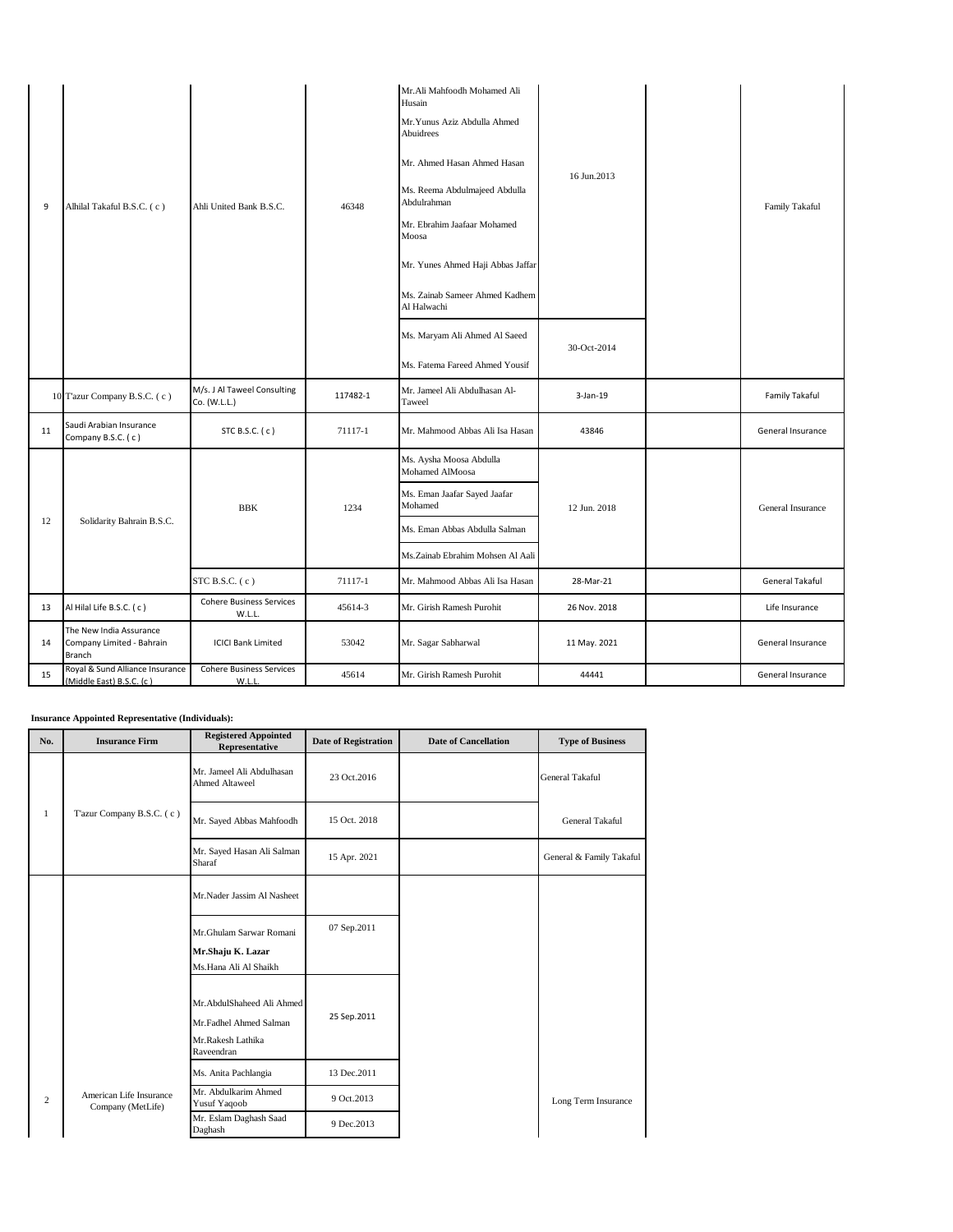|                |                                           | Mr. Abdulla Mohamed Al<br>Aradi                      | 26-Jul-2015  |  |                            |  |
|----------------|-------------------------------------------|------------------------------------------------------|--------------|--|----------------------------|--|
|                |                                           | Mr. Husain Ahmed Marhoon<br>Tawash                   | 25-Aug-2015  |  |                            |  |
|                |                                           | Mr. Sudheep Suku                                     | 1-Nov-2015   |  |                            |  |
|                |                                           | Mr. Mohamed Ahmed Omar<br>Sira                       | 5 Jun.2016   |  |                            |  |
|                |                                           | Mr. Bhaskar Brijesh                                  | 20 Jun.2016  |  |                            |  |
|                |                                           | Mrs. Fatema Hasan Salman<br>Hasan                    | 9 Jul. 2018  |  |                            |  |
| 3              | Bahrain Kuwait Insurance                  | Mr. Vijay Bhatia                                     | 30-Apr.2012  |  | General Insurance          |  |
|                | Company B.S.C.                            | Mr.Abdulrasool Husain Qanba                          | 18-Nov-21    |  | General Insurance          |  |
|                |                                           | Mr. Mohamed Isa Ismaeel<br>Ahmed Al Derazi           | 6 Aug. 2013  |  |                            |  |
|                |                                           | Mr. Maan Rafeh                                       | 06 Apr.2015  |  | Family and General Takaful |  |
| $\overline{4}$ | Medgulf Takaful B.S.C. (c)                | Mr. Mirza Saeed Hasan Ali<br>Isa                     | 15 Mar.2020  |  |                            |  |
|                |                                           | Mr. Mohamed Jasim Husain                             | 7 Dec. 2021  |  | General Takaful            |  |
|                |                                           | Mr. Raef AlHammad                                    | 17 Jun.2014  |  |                            |  |
|                | Takaful International Co. B.S.C.          | Mr. Fadhel Mohamed Saeed<br>Ahmed AlShowaikh         | 22 Dec. 2016 |  | <b>General Takaful</b>     |  |
| 5              |                                           | Mr. Khalil Abdulnabi Shams                           | 1 Nov. 2017  |  |                            |  |
|                |                                           | Mr. Haider Ghuloom Shehabi                           | 15 Jul. 2018 |  | General Takaful (Motor)    |  |
|                |                                           | Mr. Eid Mohamed Al Hajeri                            | 15 Jul. 2019 |  | General Takaful            |  |
|                |                                           | Mr. Abdul Rasool Husain<br>Qanbar                    | 31-May-21    |  |                            |  |
| 6              | Gulf Insurance Group (Gulf)               | Mr. Mohamed Jasim<br>Marhamat Sayed Hasan<br>Hussain | 29-Aug-21    |  | General Insurance          |  |
|                | $B.S.C.$ (c)                              | Mr. Redha Mohamed<br>Abdulrasool Ebrahim Alhayki     | 29-Aug-21    |  |                            |  |
| $\tau$         | Royal & Sun Alliance Insurance            | Mr. Mohan Kalarikkal Balan                           | 21 Oct. 2020 |  | General Insurance          |  |
|                | (Middle East) B.S.C. (c)                  | Mr. Mahdi Abdulla Fadhul                             | 15-Aug-21    |  |                            |  |
| 8              | SNIC Insurance B.S.C. (c)                 | Mr. Fadhel Mohamed<br>AlShowaikh                     | 23 Jan.2017  |  | General Insurance          |  |
|                |                                           | Ms. Zahra Mohamed<br>Abdulnabi                       | 9 May. 2017  |  |                            |  |
|                | Gulf Union Insurance &                    | Mr. Saeed Taimoor<br>Abdulrahman                     | 6 Aug. 2020  |  |                            |  |
| 9              | Reinsurance Co. B.S.C. (c)                | Mr. Taleb Ghulam Khaledi                             | 6 Aug. 2020  |  | General Insurance          |  |
|                |                                           | Mr. Sadeq Mohamed Farhan                             | 27 Dec. 2020 |  |                            |  |
|                |                                           | Mr. Falah Sayed Saeed<br>Hashem                      | 2 Jun. 2016  |  |                            |  |
| 10             | Orient Insurance PJSC - Bahrain<br>Branch | Mr. Muhammed Iqubal                                  | 4 Apr. 2018  |  | General Insurance          |  |
|                |                                           | Mr. Ali Hasan Al Haddad                              | 5 Feb. 2019  |  |                            |  |